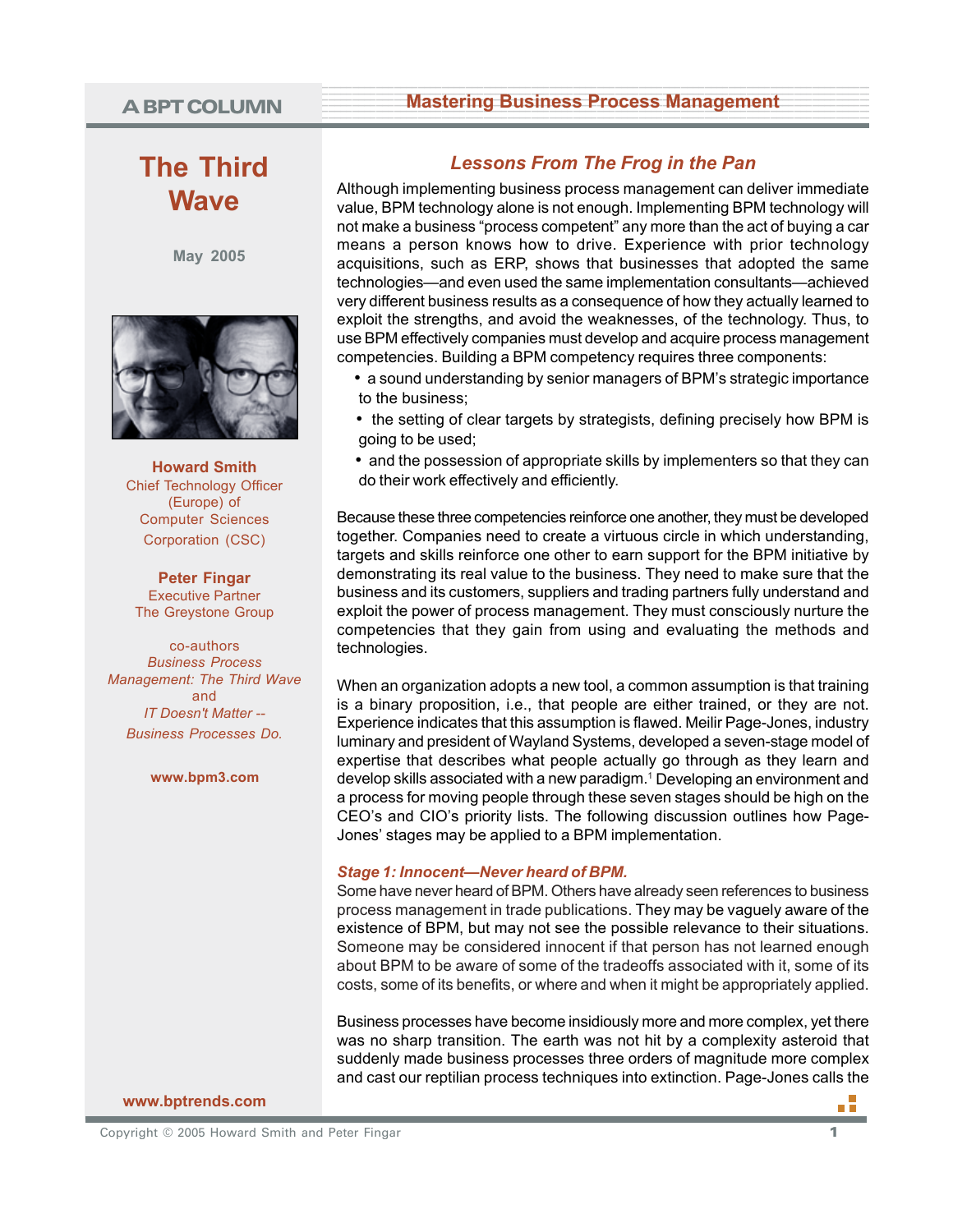#### **Example 20 Mastering Business Process Management**  $1 - 9$  9  $1 - 9$  9  $1 - 9$  9  $1 - 9$  9  $1 - 9$  9  $1 - 9$  9  $1 - 9$  9  $1 - 9$  9  $1 - 9$  9  $1 - 9$  9  $1 - 9$  9  $1 - 9$  9  $1 - 9$  9  $1 - 9$  9  $1 - 9$  9  $1 - 9$  9  $1 - 9$  9  $1 - 9$  9  $1 - 9$  9  $1 - 9$  9  $1 - 9$  9  $1 - 9$  9  $1 - 9$  9  $1 - 9$  9  $1 - 9$

#### **The Third Wave**

**by Howard Smith and Peter Fingar**

**May 2005**

way in which process complexity actually increased the "Frog in the Pan." This is because although a frog will jump out of a pan of hot water, a frog that is placed in a pan of cold water and slowly heated will fail to leap forth and will actually boil to death. The temperature gradient is so gradual that there will never be a point at which the frog declares, "Boy, it's suddenly gotten hot in here! I think I should hop out." Many Innocents are experiencing "Frog in the Pan" and are trying to tackle problems of the 21st century with approaches of the past without realizing that the problems they're facing are the very ones that the third wave of BPM was created to alleviate.

Moving someone from the innocent stage to the next stage is a process of providing gentle introductions to the technology through articles, presentations, seminars and participation in related associations. The goal is to inform and educate. Management-level introductorypresentations can place the more global issues of BPM into perspective.

#### *Stage 2: Aware—Has read something about BPM.*

Stage 2 people have noticed that the water is getting decidedly warm, if not downright hot. So, they are actively seeking BPM methods and techniques that will get them out of the pan or at least reduce the heat. Their interest level is high but their knowledge level is low, being limited to a few terms and definitions and not based on any practical BPM experience.

At stage two, the person has become aware of the benefits and costs of the technology, as well as when and where it might be successfully applied. The Aware can generally describe what is involved with BPM, and at a high level can compare and contrast BPM with older approaches. The person has a talking knowledge of the subject. The Aware technicians may seek to examine the relationship of BPM to existing EAI, workflow, portal and B2B implementation strategies. The Aware business architect will seek to understand how BPM may lead them to change the way they conduct process modeling and process improvement.

A person at this stage has not yet achieved the paradigm shift. The Aware's intellectual framework for BPM is still based upon drawing analogies to the old ways of doing things, and the person probably still draws upon erroneous assumptions when thinking or making decisions about third-wave BPM. Moving a person from this stage to the next involves establishing and executing an initial training program of readings, seminars and workshops in the working fundamentals of BPM.

### *Stage 3: Apprentice—Has studied BPM.*

At this stage, the person is well aware of the high level concepts of BPM; however the Apprentice may or may not have experienced the paradigm shift. This person cannot effectively apply the technology on his or her own, but can begin to contribute to the use of the methods and techniques. If a Stage 3 person absorbs everything from a seminar, then the Apprentice is minimally equipped to tackle a true, full-sized project in the corporate jungle. Usually, however, an Apprentice does not grasp everything or has difficulty scaling the techniques up from a case study to a real project. It could be said that most Stage 3 people know just enough to be dangerous!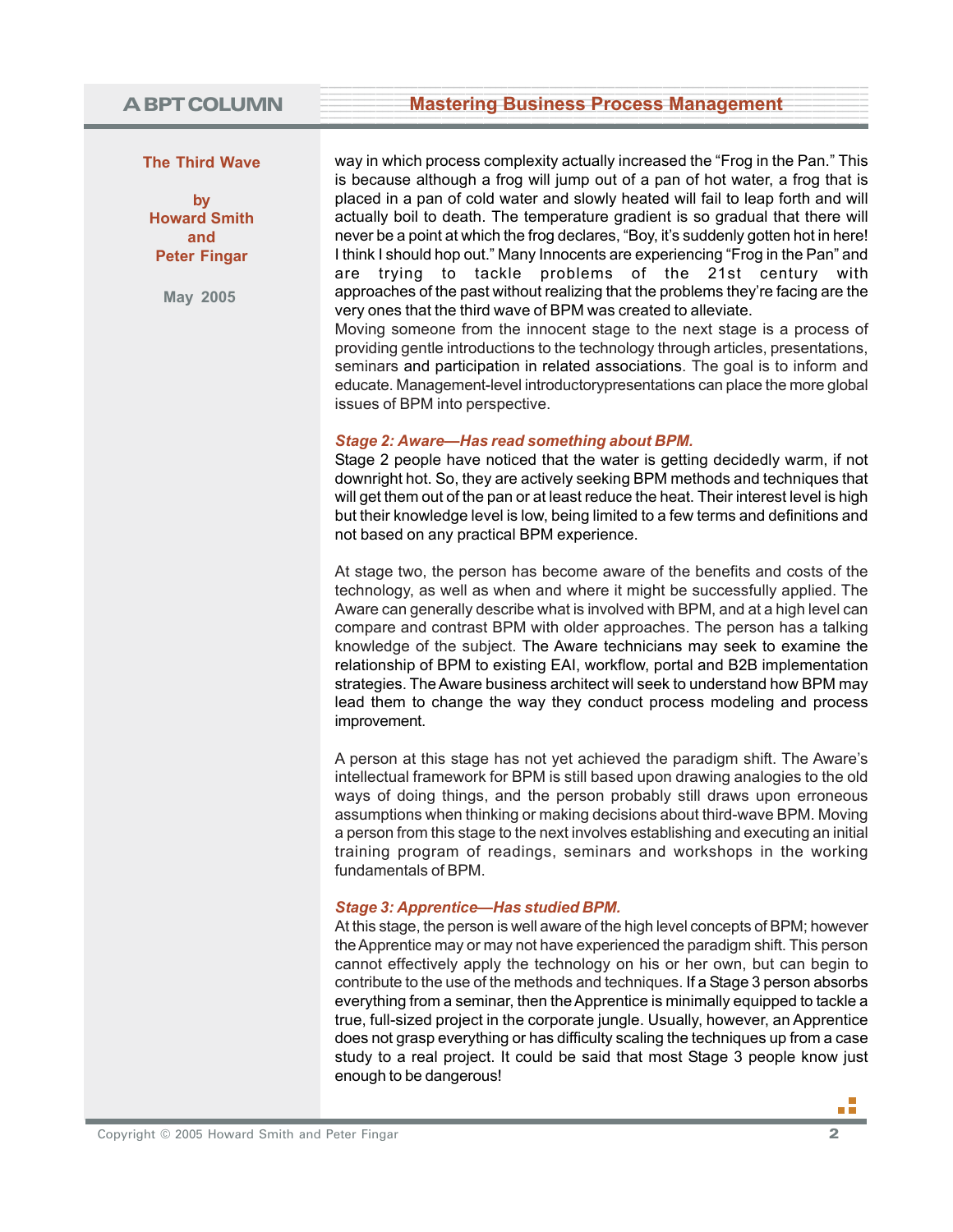#### **Example 20 Mastering Business Process Management**  $1 - 9$  9  $1 - 9$  9  $1 - 9$  9  $1 - 9$  9  $1 - 9$  9  $1 - 9$  9  $1 - 9$  9  $1 - 9$  9  $1 - 9$  9  $1 - 9$  9  $1 - 9$  9  $1 - 9$  9  $1 - 9$  9  $1 - 9$  9  $1 - 9$  9  $1 - 9$  9  $1 - 9$  9  $1 - 9$  9  $1 - 9$  9  $1 - 9$  9  $1 - 9$  9  $1 - 9$  9  $1 - 9$  9  $1 - 9$  9  $1 - 9$

#### **The Third Wave**

**by Howard Smith and Peter Fingar**

**May 2005**

Moving the person from this stage to the next involves establishing and executing a training program that focuses on the details of BPM. It is now appropriate to introduce selective BPM tools training. At this stage and its transition to the next, hands-on training becomes very important. To this end, an apprentice should be teamed with a *mentor*, someone who uses the technology naturally and automatically and can explain the internal process involved with BPM technology.

For the Apprentice, it is sink or swim at this stage. It is time to throw the Apprentice into a project using the new methods and technologies. The mentor expects that the Apprentice will swallow a little water and, at times, gasp for breath. Fortunately, the mentor serves as a lifeguard. The mentor has to closely monitor the Apprentice to ascertain progress, capitalize on the lessons that are learned from mistakes, and adjust the detailed goals of the development process.

#### *Stage 4: Practitioner—Ready to use BPM.*

The rite of passage to Stage 4 is the use of BPM methods and techniques on at least one significant project. Achieving "Stage 4-hood" is for many people the most difficult transition of the six transitions between stages. The fledgling Stage 4 is asked to take newly learned techniques and apply them to a corporate project with the usual demonic cocktail of politics, deadlines, changing requirements and distractions. At the same time, the Practitioner is attempting to recall what he or she learned in class and scale up the examples 10- or 100 fold.

At this stage, the Practitioner is ready to make process-engineering decisions on his or her own. Mistakes are a significant contributor to the learning process at this level, and the Practitioner should be allowed to make them. That's okay, because in the third wave backing out of a process change is as simple as flipping a switch and larger changes can be simulated before use. This stage is generally a self-managed process but still needs the presence of a mentor to make assignments and observe results. The Practitioner is given full responsibility for assignments and is an active participant in project review activities. The Practitioner will have begun to consider a host of related issues, including:

- The organizational implications of BPM.
- Requirements for deep integration of BPM in existing methodologies such as Six Sigma.
- The need for training and tool support.
- Implications for industry data and collaboration standardization efforts.
- Examination of the benefits to value-chain integration and adaptation.

Movement to the next stage is a function of time, practice, an increasing knowledge base and specific mentoring.

#### *Stage 5: Journeyman—Uses BPM naturally and automatically.*

At this stage, participants are able to apply the technology in normal situations and do not require the presence of a mentor to accomplish quality work. This

 $1$  Not necessarily a limitation in the BPEL language itself

 $\overline{\phantom{a}}$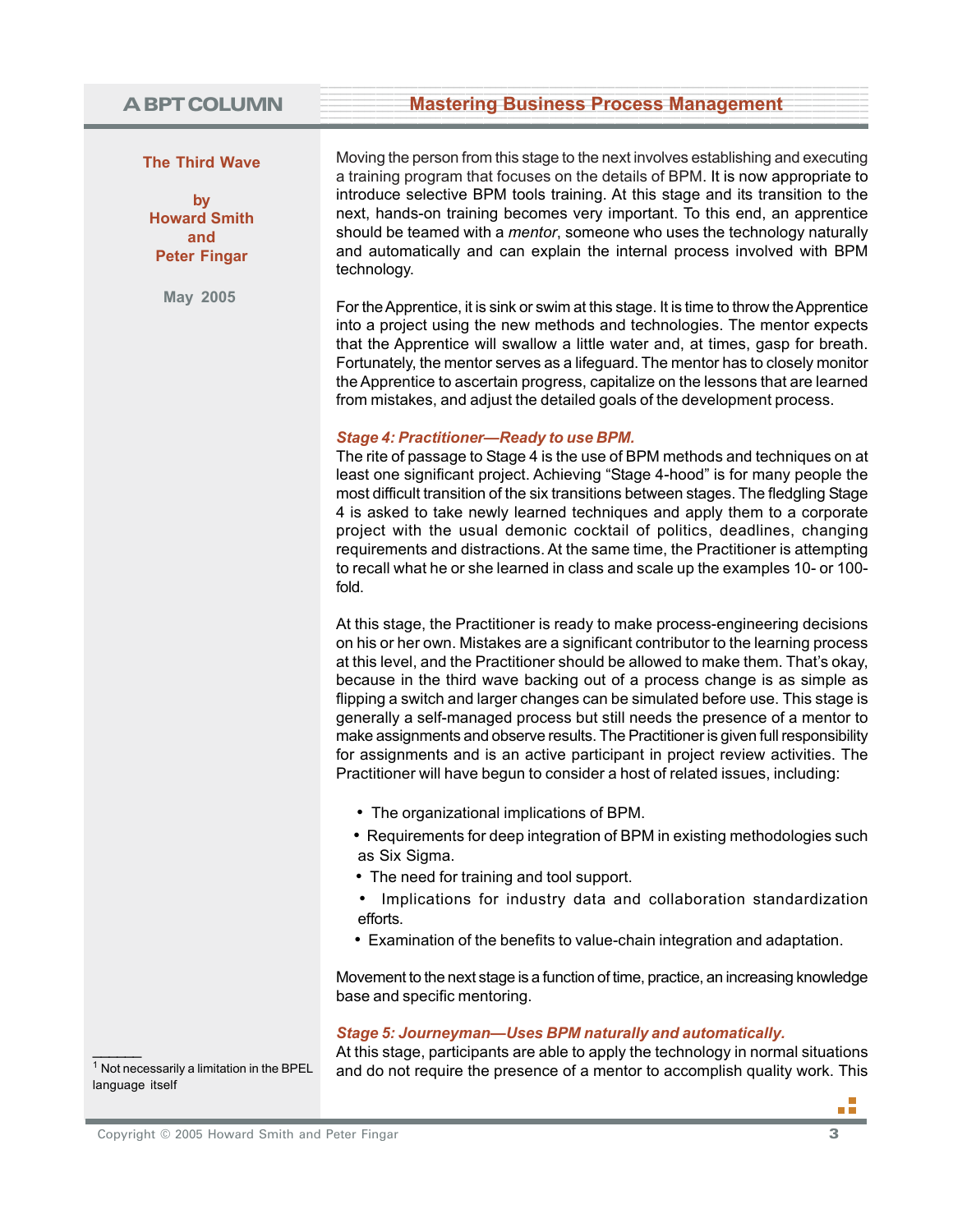#### **The Third Wave**

**by Howard Smith and Peter Fingar**

**May 2005**

**Example 20 Mastering Business Process Management**  $1 - 9$  9  $1 - 9$  9  $1 - 9$  9  $1 - 9$  9  $1 - 9$  9  $1 - 9$  9  $1 - 9$  9  $1 - 9$  9  $1 - 9$  9  $1 - 9$  9  $1 - 9$  9  $1 - 9$  9  $1 - 9$  9  $1 - 9$  9  $1 - 9$  9  $1 - 9$  9  $1 - 9$  9  $1 - 9$  9  $1 - 9$  9  $1 - 9$  9  $1 - 9$  9  $1 - 9$  9  $1 - 9$  9  $1 - 9$  9  $1 - 9$ 

stage also requires a self-managed learning program to increase understanding. The Journeyman still calls upon the mentor when new or especially complex problems appear. However, the Journeyman is self-sufficient and more often the source, rather than the recipient, of BPM advice. Like those who can develop sophisticated financial planning spreadsheets today, the Journeyman commands respect because he or she has both the skills and the knowledge to build new models. The Journeyman continuously seeks opportunities to apply BPM within his or her business.

Movement to the next stage is a function of experience, increasing depth of knowledge, and the evolution of the generic, problem-solving framework. This problem-solving framework is developed through interacting with a Master-level person on new or complex situations. In this stage, the solution process is more important than the solution details.

*Stage 6: Master—Has internalized BPM and knows when to break the rules.* The Master is not only adept with BPM techniques and technologies, but also possesses a profound methodological foundation. Beyond the "whats" and "hows," the Stage 6 knows the "whys" of BPM. This depth allows the Master to sometimes break a surface rule, while adhering to a more fundamental methodological principle.

The Master will carefully consider the intersection of business strategy and BPM how a company competes in a world where business processes can be captured, demonstrated, shared, instrumented, analyzed and deployed within and between companies. The Master may ask questions about BPM regarding complex issues such as intellectual property, the ability to formalize and potentially protect process designs through copyright, patents, contracts, trademarks or other devices.

The Master is a good instructor because his or her theoretical and practical knowledge provides the wherewithal to tackle difficult questions from others climbing the competency ladder. For the Master, continued learning is a matter of keeping up with progress being made with BPM methods and technologies. Every organization needs access to Masters, either on staff or on retainer. The Master can handle new or complex applications of BPM, review Journeyman level work, show alternative or creative solutions to problems, point out subtleties in process engineering decisions, and help keep the organization up to date.

Movement to the next stage is strictly up to the individual. It is based on the individual's thought processes and experiences. Moving up to the Expert stage generally requires the individual to be actively engaged in a broad range of applications of BPM in new or unusualsituations.

### *Stage 7: Expert—Writes about BPM modeling and methodology, publishes learned articles, gives lectures and develops ways to push the envelop and extend BPM methods and technologies.*

The Expert is at the pinnacle of BPM methods and technologies. The Expert is generally recognized for his or her contributions to the industry, and is often asked to lecture or give presentations at national meetings for peers. In short,